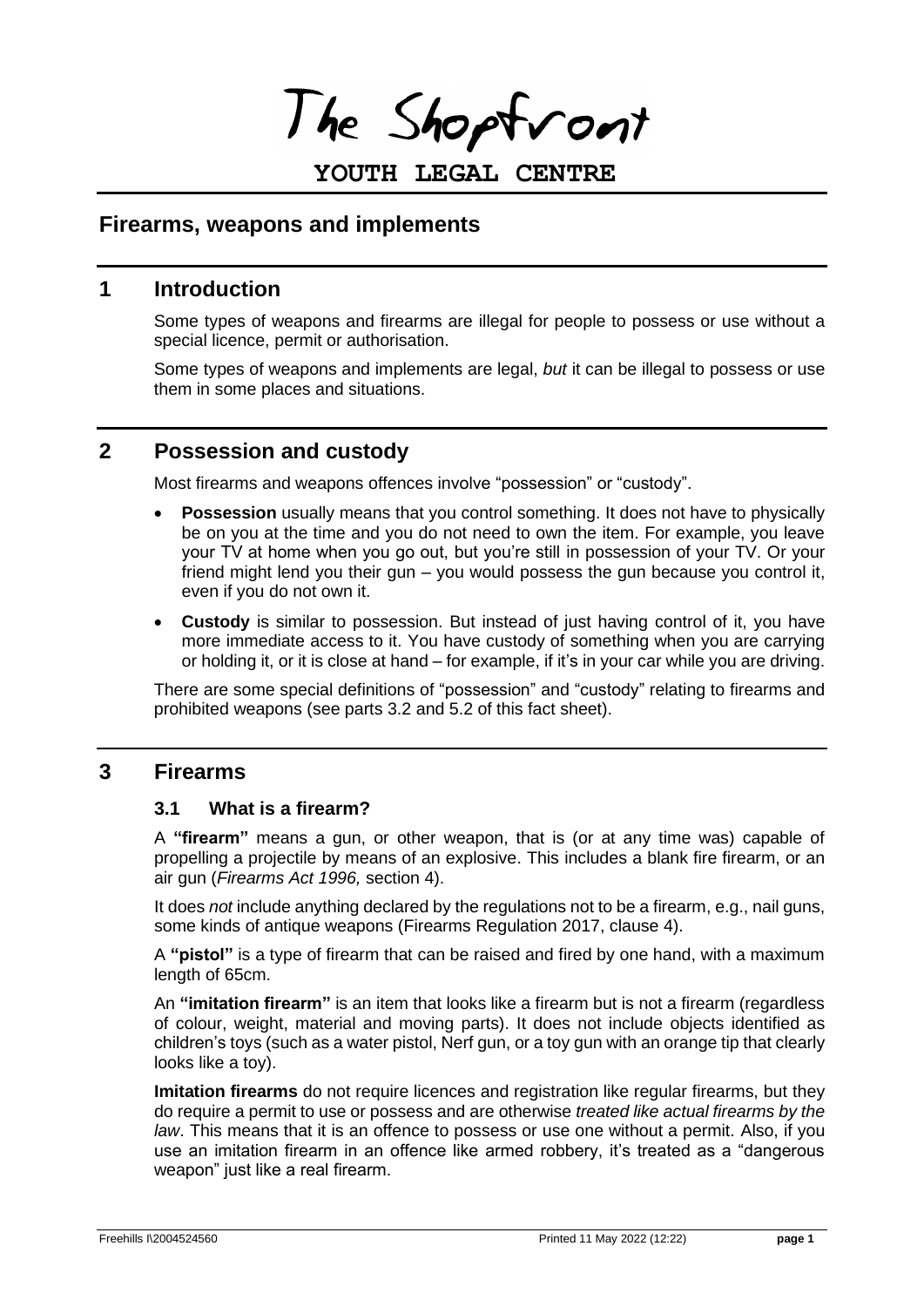A **"prohibited firearm"** is one of the firearms described in Schedule 1 of the Act, including: machine guns, sub-machine guns, self-loading rifles and shotguns, firearms that are capable of being disguised as some other article, cannons, explosive-propelled spear guns, paint-ball guns, firearms with muffling and sound supressing attachments.

Prohibited firearms require a different category of licence to possess or use them. These licences have stricter requirements and will only be issued if they are needed for reasons such as farming or for pest control of large animals.

There are higher penalties for unauthorised possession of a prohibited firearm than for other firearms.

### **3.2 Licences and permits**

A person cannot legally possess or use a firearm without a licence or permit issued by the Commissioner of Police.

There are several categories of **licence** which allow people to possess or use firearms (*Firearms Act 1996,* section 8). The categories vary depending on the type of firearm or the person's job (e.g. a firearms dealer, a collector, an armourer at a shooting club).

To issue a licence, the Commissioner must be satisfied that you:

- are aged 18 or over;
- are living in or about to move to NSW;
- have a genuine reason for possessing or using a firearm;
- don't have a Firearms Prohibition Order (FPO) against you;
- are not legally excluded because of the types of offences you've committed in the past;
- don't currently have a final or interim Apprehended Violence Order (AVO) against you;
- haven't had a final Apprehended Violence Order (AVO) against you in the last 10 years, unless the AVO was revoked;
- are a fit and proper person to possess a firearm;
- have completed any required firearms training and safety courses; and
- will store the firearm safely.

(*Firearms Act 1996,* sections 11 and 12).

Licences are valid for 5 years (*Firearms Act 1996,* section 21(1)), but can be revoked or suspended by the Commissioner at any time (*Firearms Act 1996,* section 22).

A **permit** can be issued by the Commissioner if they would otherwise issue a licence but the person's reason for applying falls outside the licensing scheme. For example, permits can be issued to people aged 12-18, museums, historical re-enactors, or people who have come from overseas to participate in a shooting competition (*Firearms Act 1996*, sections 28 and 32; Firearms Regulation 2017, Parts 5 and 6). Many of the same restrictions around getting a firearms licence apply to obtaining a permit.

### **3.3 Unlawful possession of a firearm or pistol**

It is an offence to use or possess a firearm or pistol without a licence or permit. The maximum penalty is 5 years' imprisonment for a firearm (*Firearms Act 1996,* section 7A(1) or 14 years for a pistol or prohibited firearm (*Firearms Act 1996,* section 7(1)).

**"Possession"** of a firearm includes any case in which a person knowingly:

- (a) has custody of the firearm, or
- (b) has the firearm in the custody of another person, or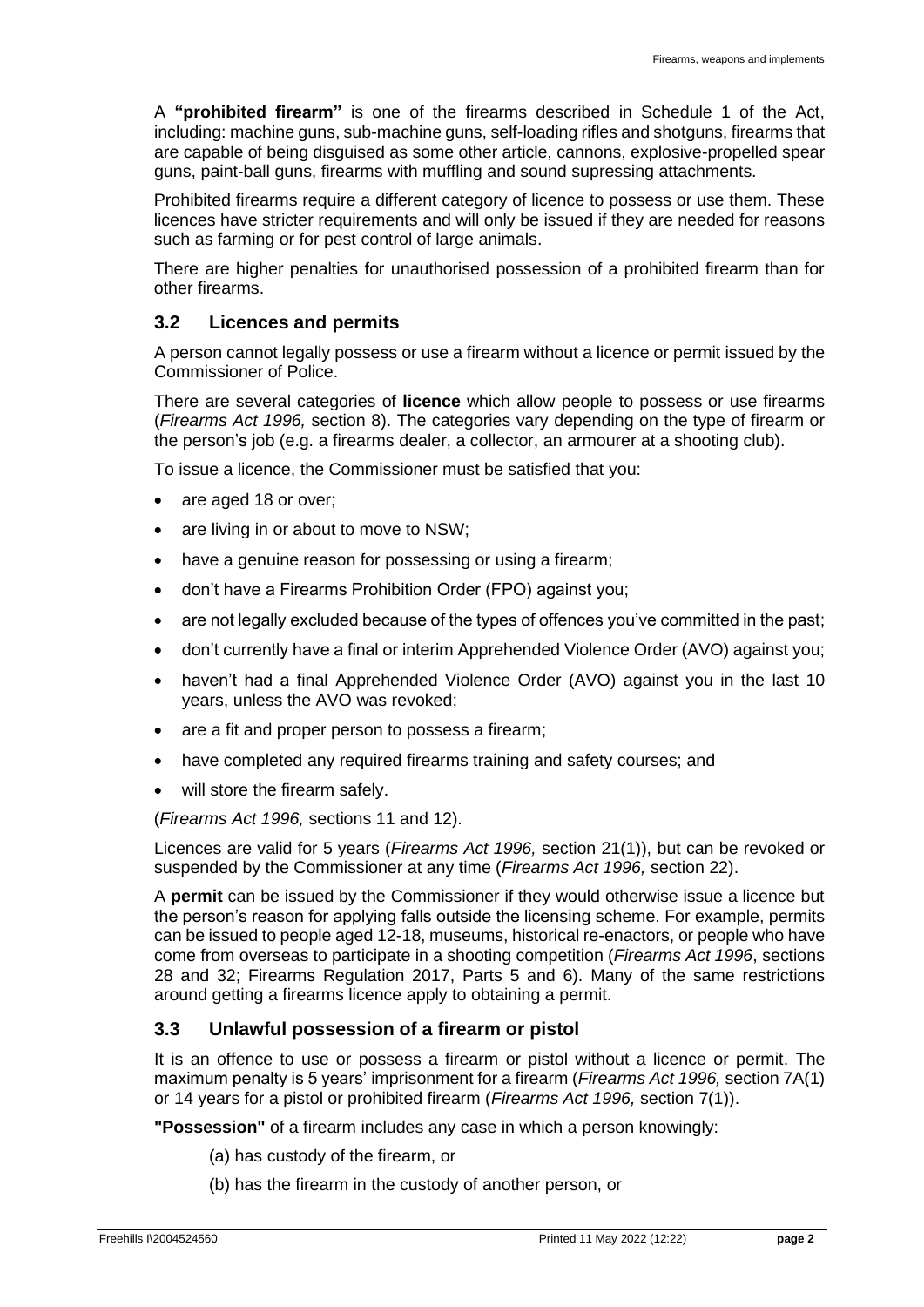(c) has the firearm in or on any premises, place, vehicle, vessel or aircraft, whether or not belonging to or occupied by the person. (*Firearms Act* 1996*,* section 4).

Usually, to be guilty of an offence involving possession, the prosecution must prove that you knew the item was there. However, a firearm is deemed to be in your "possession" if it is in or on any premises (which may include a car) owned, leased or occupied by you, *unless it was brought there by someone authorised to possess it or you can show you did not and could not have known it was there* (*Firearms Act* 1996, section 4A).

### **3.4 Using a firearm**

To **"use"** a firearm means to fire it, or to hold it so as to cause a reasonable belief that it will be fired, whether or not it is actually capable of being fired (*Firearms Act* 1996*,* section 4). This could include pointing an imitation firearm at someone if they believe it's real.

Using a firearm without authorisation is an offence with a maximum penalty of 5 years' imprisonment (*Firearms Act 1996*, section 7A(1)). If it is a pistol or prohibited firearm, the maximum penalty is 14 years (*Firearms Act* 1996, section 7(1)).

Possessing or firing a loaded firearm in a public place is an offence with a maximum penalty of 10 years (*Crimes Act* 1900 section 93G).

### **3.5 Other offences involving firearms**

There are also offences under the *Firearms Act* 1996 relating to selling firearms, storing them in an unsafe manner, carrying them in public places, etc. All of these offences also attract serious penalties.

# <span id="page-2-0"></span>**4 Firearms prohibition orders**

### **4.1 Introduction**

A Firearms Prohibition Order (FPO) restricts people's ability to possess firearms, parts and ammunition, or to be around firearms.

It also gives the police increased powers to search people and their premises and vehicles.

These laws were introduced to deter criminal gangs from possessing firearms, but an FPO can be made against anyone.

### **4.2 Making an FPO**

The Commissioner of Police can make a Firearms Prohibition Order (FPO) against a person if, in the opinion of the Commissioner, the person is not fit, in the public interest, to have possession of a firearm (*Firearms Act 1996*, section 73(1)).

An FPO can be made against you even if you have never possessed or used a firearm. For example, FPOs are sometimes made against people who have a record of violence or who make threats like "I'll shoot you", even if they don't have any access to a gun.

An FPO is indefinite, which means that it will last forever unless it is revoked by the Commissioner (or if you successfully appeal to NCAT against the FPO).

### **4.3 Internal review of decision to make FPO**

If the Commissioner of Police has made an FPO against you, you may apply for an internal review of this decision (*Firearms Act 1996*, section 75(1)(f)). This means asking the Police to reconsider the decision.

The procedure for review is set out in the *Administrative Decisions Review Act 1997*, section 53. An application for review must be made in writing to the Commissioner of Police within 28 days of being notified of (or given reasons for) the decision.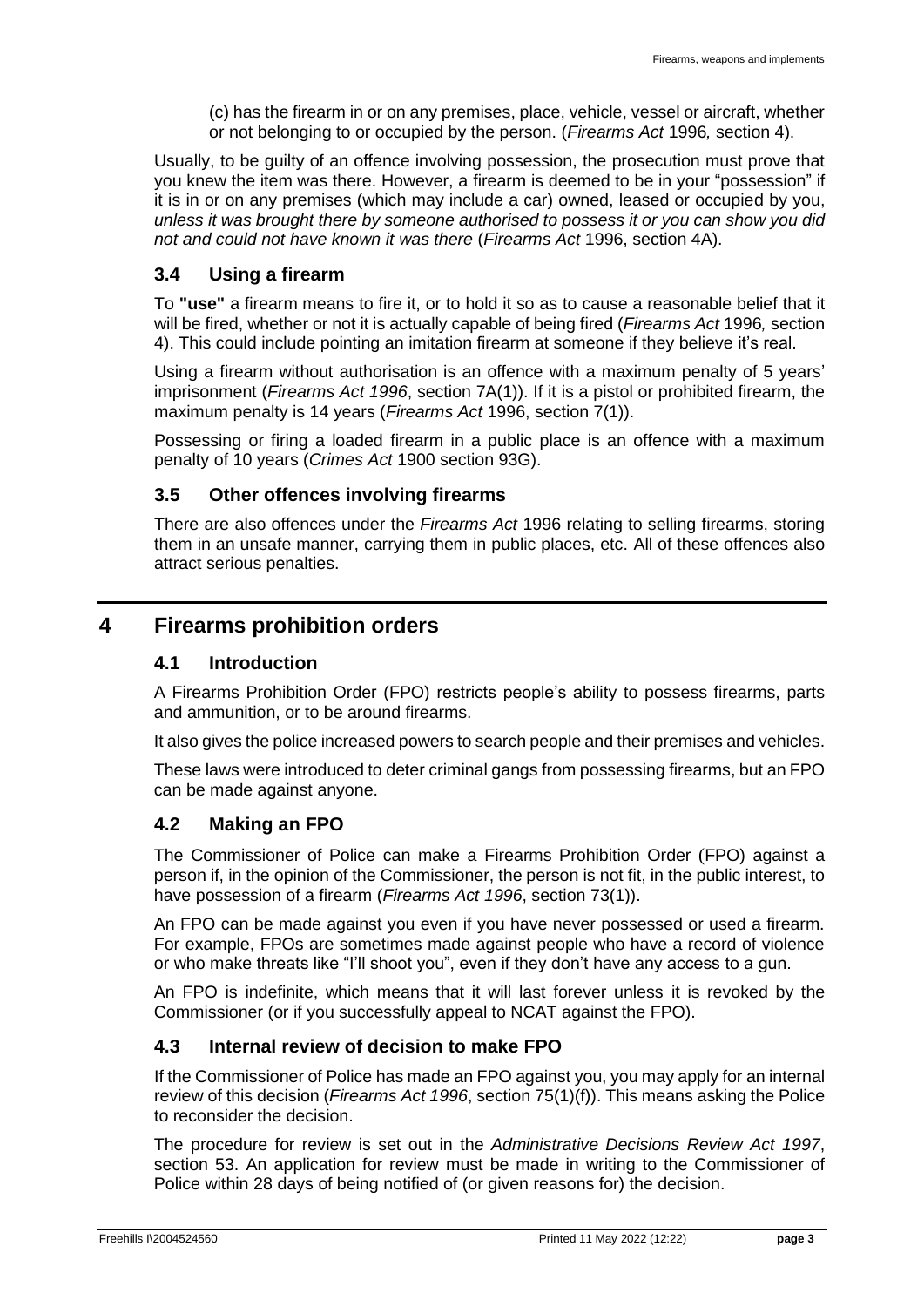### **4.4 Review by NSW Civil and Administrative Tribunal (NCAT)**

If your internal review application is unsuccessful, you can apply to the NSW Civil and Administrative Tribunal (NCAT) for a review of the decision. An application must be made within 28 days of the determination of the internal review. (*Administrative Decisions Review Act 1997*, section 55; Civil and Administrative Tribunal Rules 2014, r 23).

However, *you cannot apply to NCAT if you are a* "**disqualified person**", i.e. if you are under 18, subject to an AVO or good behaviour bond, have been convicted of certain offences in the last 10 years, or are a registrable person under child protection laws (*Firearms Act* 1996 section 75).

Applications to NCAT can be made by filling in the application form, available at: [https://www.ncat.nsw.gov.au/Pages/apply\\_to\\_ncat/apply\\_to\\_ncat.aspx.](https://www.ncat.nsw.gov.au/Pages/apply_to_ncat/apply_to_ncat.aspx)

General information about going to NCAT can be found on its website at: [https://www.ncat.nsw.gov.au/Pages/going\\_to\\_the\\_tribunal/going\\_to\\_the\\_tribunal.aspx.](https://www.ncat.nsw.gov.au/Pages/going_to_the_tribunal/going_to_the_tribunal.aspx)

#### **4.5 Restrictions on people subject to FPOs**

A person subject to an FPO must not (*Firearms Act* 1996 section 74):

- possess a firearm or part of a firearm (maximum penalty: 14 years' imprisonment for a pistol or prohibited firearm; 5 years' imprisonment in any other case)
- possess ammunition (maximum penalty: 5 years' imprisonment)
- live at a place where there is a firearm, unless they can show that they did not and could not know that the firearm was there, or tried to prevent the firearm from being there (maximum penalty: \$5,500 fine and/or 12 months' imprisonment)
- go to a place where there are firearms, e.g. a firearms dealer or shooting range (maximum penalty: \$5,500 fine and/or 12 months' imprisonment)

It is also an offence for a person to supply or give possession of a firearm, firearm part or ammunition to another person knowing that the other person is subject to an FPO (sections 74(4), (5)) (maximum penalty: 14 years' imprisonment for a pistol or prohibited firearm; 5 years' imprisonment in any other case)

#### **4.6 Police powers to search people subject to FPOs**

Under section 74A of the *Firearms Act* 1996 a police officer may search a person who is subject to an FPO (or their premises, vehicle, vessel or aircraft) "as reasonably required" for the purpose of determining whether a person who is subject to the FPO has committed one of the above offences under section 74.

Unlike most other searches, the police *do not need a search warrant* and they *do not need any reasonable suspicion*.

In 2016, the Ombudsman reviewed the police's use of the power to make FPOs and produced a report, which discussed the search powers and found that the police were sometimes misusing them, e.g. by searching people who did *not* have FPOs against them. See [https://www.ombo.nsw.gov.au/\\_\\_data/assets/pdf\\_file/0016/37132/Review-of](https://www.ombo.nsw.gov.au/__data/assets/pdf_file/0016/37132/Review-of-police-use-of-firearms-prohibition-order-search-powers.pdf)[police-use-of-firearms-prohibition-order-search-powers.pdf.](https://www.ombo.nsw.gov.au/__data/assets/pdf_file/0016/37132/Review-of-police-use-of-firearms-prohibition-order-search-powers.pdf)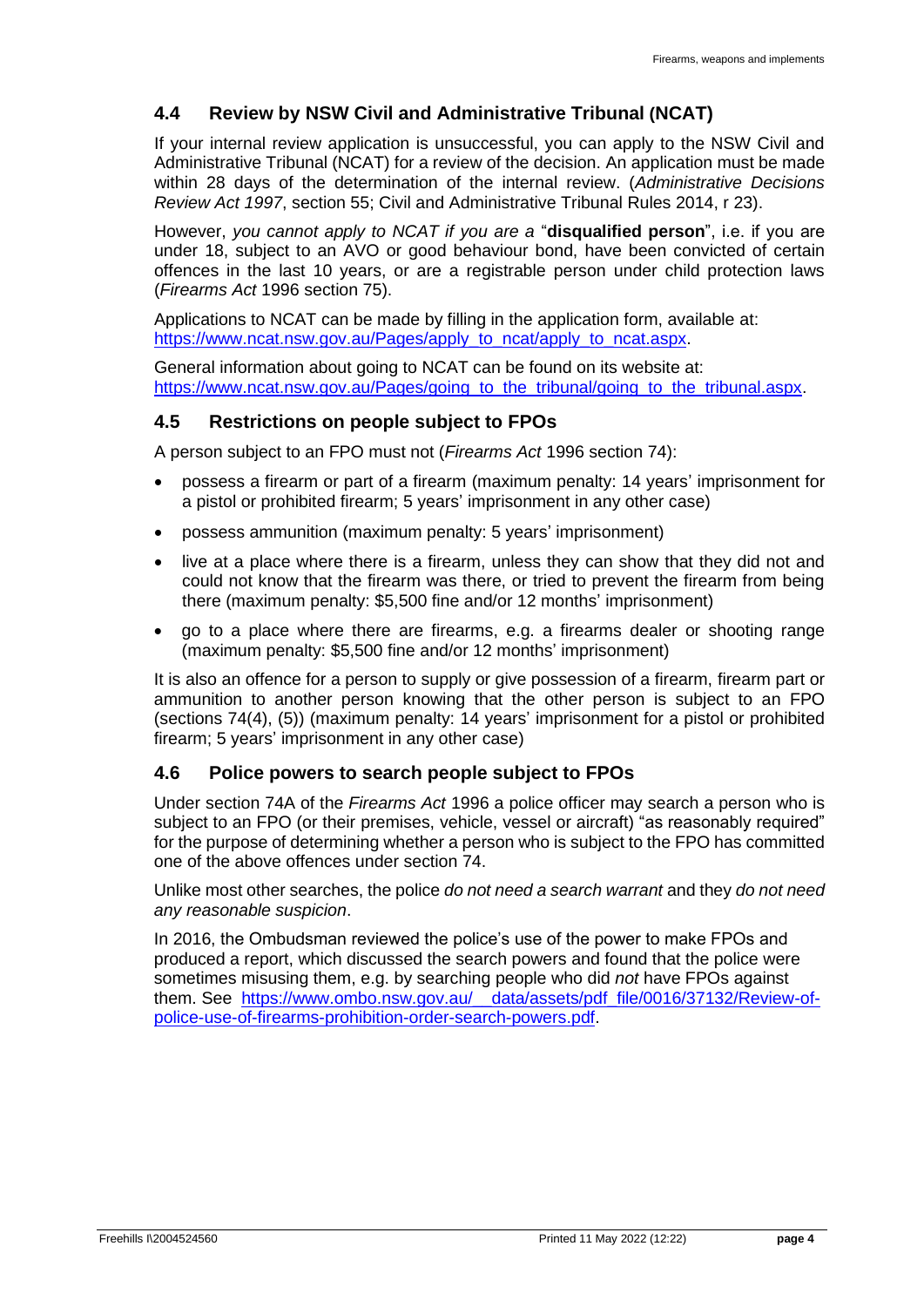## **5 Prohibited weapons**

### **5.1 What is a prohibited weapon?**

**Prohibited weapons** are listed in Schedule 1 of the *Weapons Prohibition Act* 1998. They include items such as:

- certain kinds of knives (e.g. flick knives and butterfly knives)
- military-style weapons (including bombs, grenades, flamethrowers etc.)
- tasers
- spear guns
- blow guns or dart guns
- laser pointers with a power output of more than 1 milliwatt
- chemical defence sprays
- slingshots
- nunchakus
- crossbows
- knuckle-dusters
- batons and telescopic batons

*Even novelty items, like a belt buckle or keyring shaped like a knuckle-duster, can be prohibited weapons.*

### **5.2 Possession and use of a prohibited weapon**

It is an offence to possess or use a **prohibited weapon** without a permit. The maximum penalty is 14 years imprisonment (*Weapons Prohibition Act* 1998*,* section 7(1)).

**"Possession"** of a prohibited weapon includes any case in which a person knowingly:

- (a) has custody of the weapon, or
- (b) has the weapon in the custody of another person, or

(c) has the weapon in or on any premises, place, vehicle, vessel or aircraft, whether or not belonging to or occupied by the person (*Weapons Prohibition Act* 1998*,*  section 4).

**"Use"** a prohibited weapon includes causing a reasonable belief that the weapon will be used (*Weapons Prohibition Act* 1998*,* section 4)*.*

### **5.3 Other offences involving prohibited weapons**

Other offences include selling prohibited weapons and storing prohibited weapons unsafely.

# **6 Weapons prohibition orders**

### **6.1 Introduction**

A Weapons Prohibition Order (WPO) is a bit like a Firearms Prohibition Order (FPO).

A person with a WPO against them cannot get a permit to possess or use a prohibited weapon.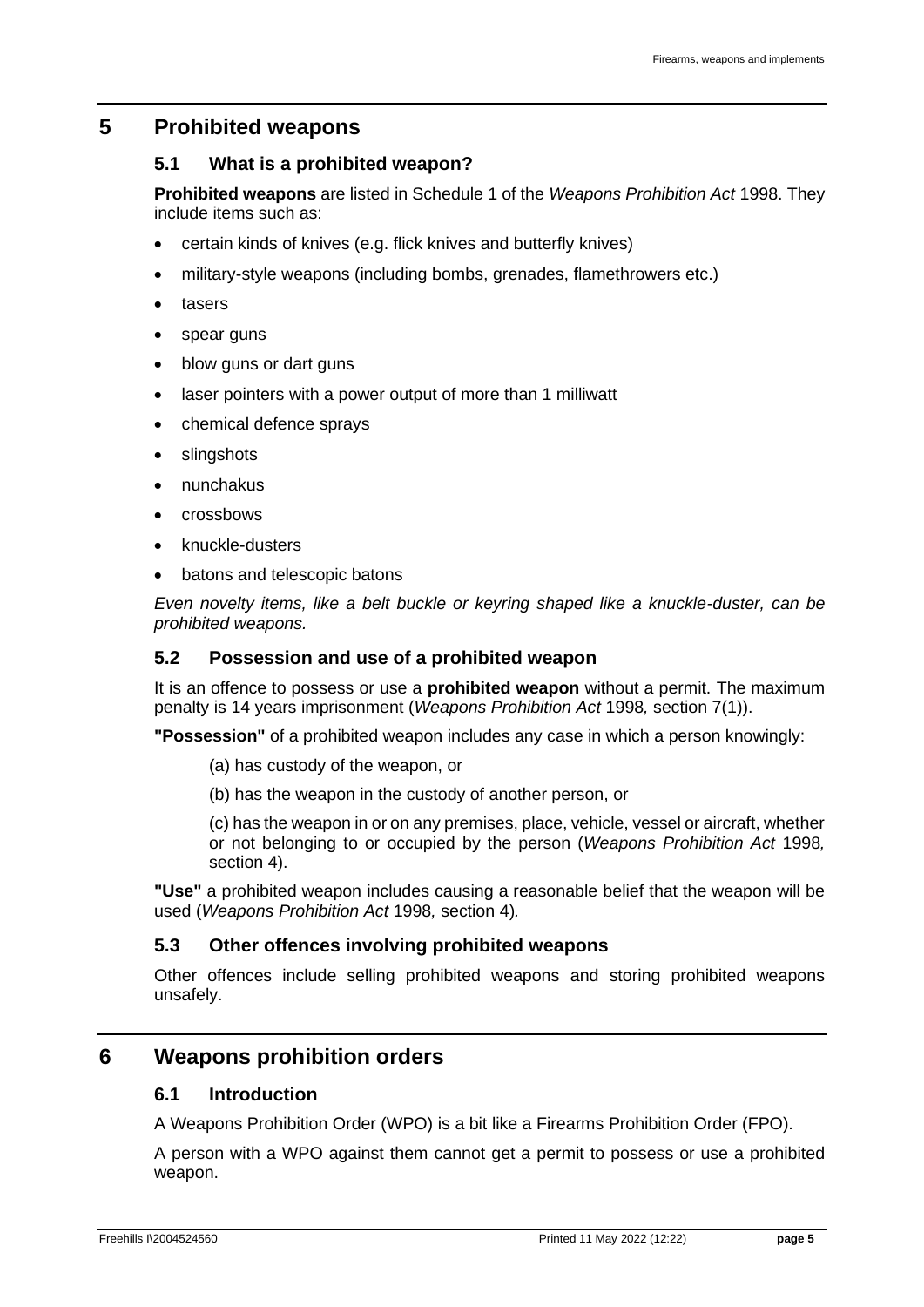### **6.2 Making a WPO**

If the Commissioner of Police believes you are not fit to be allowed to possess a prohibited weapon, the Commissioner can make a WPO against you (*Weapons Prohibition Act 1998*, section 33(1)).

A WPO is often made against a person who has been caught using a prohibited weapon – but a WPO can be made against someone who has never actually possessed or used a prohibited weapon.

A WPO is indefinite, which means that it will last forever unless it is revoked by the Commissioner.

### **6.3 Review of WPO**

Unlike an FPO, there is no right to apply to NCAT for review of a WPO.

It may be possible to apply to a court and to argue that the decision to make the WPO was unfair or unreasonable, but this is a complex and expensive process.

#### **6.4 Consequences of a WPO**

A person subject to a WPO cannot get a permit to possess or use a prohibited weapon.

A person subject to a WPO must not possess or use a prohibited weapon (maximum penalty: 10 years' imprisonment) (*Weapons Prohibition Act*, section 34(1)).

If you have a WPO against you, and a prohibited weapon is found in any premises that you occupy (e.g. a house where you usually live), or where you are present (e.g. a friend's house or other building that you are visiting), the weapon is presumed to be in your possession unless you can prove otherwise.

It is also an offence to sell or give a prohibited weapon to another person, knowing that the other person has a WPO against them (maximum penalty: 10 years' imprisonment) (*Weapons Prohibition Act*, section 34(3)).

WPOs don't give police the same search powers as FPOs. This means that, if you have a WPO against you, the police will usually need reasonable suspicion or a warrant to search you or your premises.

# **7 Knives**

Some types of knives (e.g. flick knives, butterfly knives) are **prohibited weapons**. Other types of knives are lawful to own or possess, but there are some restrictions.

It is an offence to **have custody of a knife in a school or public place**, without a reasonable excuse (*Summary Offences Act* 1998, section 11C(1))*.* The maximum penalty is a \$2,200 fine and/or 2 years imprisonment.

A **"knife"** includes a knife blade, razor blade, or any other blade (*Summary Offences Act* 1998, section 3)*.* This would clearly include things like swords and machetes. There is at least one court decision that says a "knife" does *not* include scissors.

A "**public place**" can include inside a car, if the car is in a public place.

A **"reasonable excuse"** may include carrying a knife for purposes such as work, lawful recreation (e.g. fishing), preparation of food, or genuine religious purposes (section 11C(2))*.* Self-defence or defence of another person is not a reasonable excuse for carrying a knife (section 11C(3)).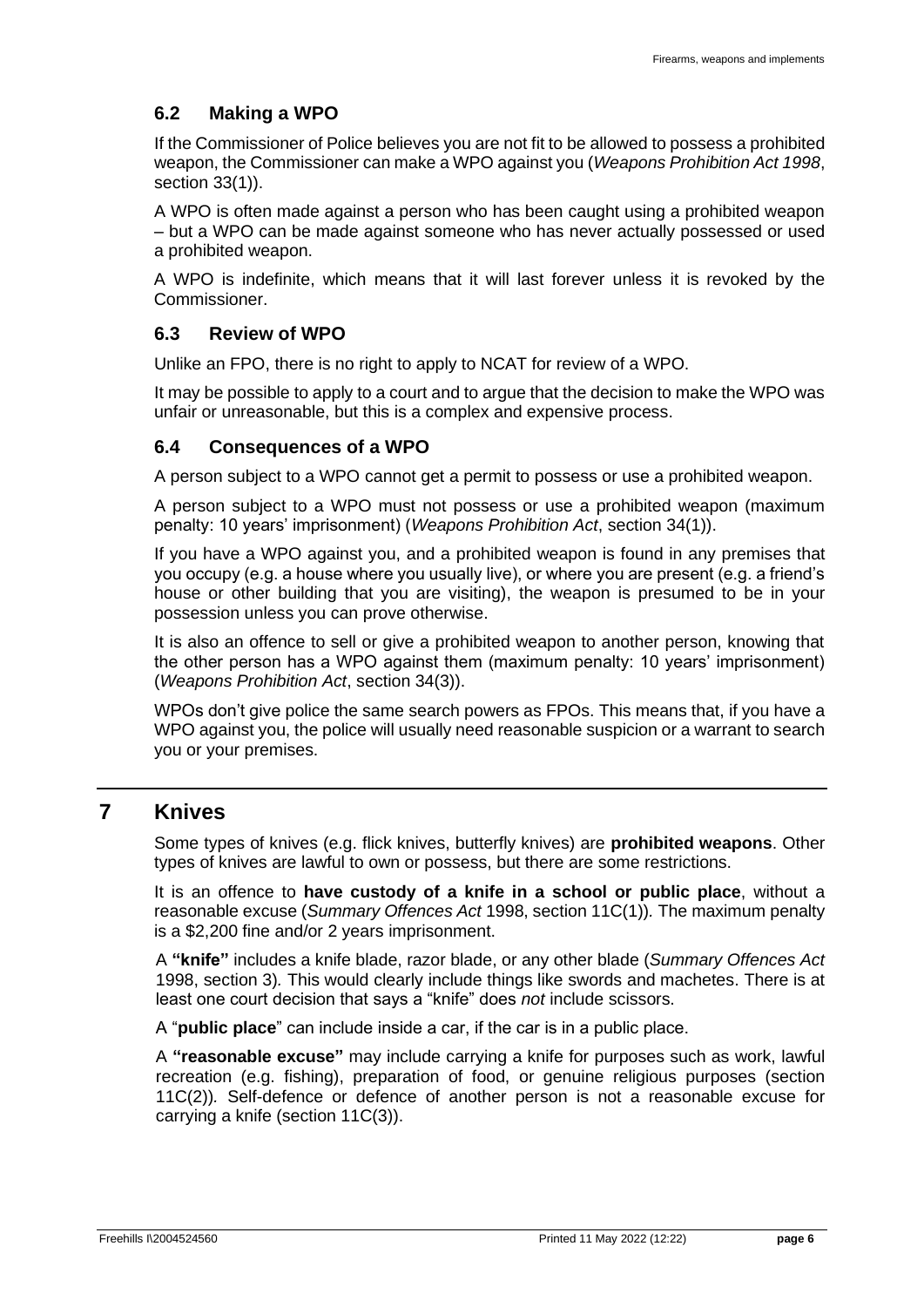**Wielding a knife** in a public place or school, in a way that is likely to cause people to fear for their safety, is an offence. The maximum penalty is a \$5,500 fine and/or 2 years imprisonment. (*Summary Offences Act* 1998, section 11E)*.*

It is an offence to **sell knives to children under 16 years of age** unless the seller believes on reasonable grounds that the child is 16 or over. This does *not* include plastic knives for eating, or things like razor blades or scissors. The maximum penalty is a \$5,500 fine (*Summary Offences Act* 1998, section 11F; Summary Offences Regulation 2015 Clause 11).

# **8 Offensive implements**

It is an offence to have custody of an **offensive implement in a school or public place,**  without reasonable excuse (*Summary Offences Act* 1988, section 11B). The maximum penalty is a \$5,500 fine and/or 2 years imprisonment.

An **"offensive implement"** is anything that is:

- made or adapted for the purpose of causing injury to another person, or
- intended to be used to injure or menace a person or damage property.

It is a defence if you can prove you had a **reasonable excuse** or **lawful authority** to have custody of the implement.

# **9 Car-breaking or house-breaking implements**

It is an offence to be in possession of any implement **capable** of house-breaking or safebreaking (e.g. a crowbar or screwdriver) or of any implement capable of being used to enter and/or drive a conveyance (e.g. a car or boat), without a lawful excuse (*Crimes Act* 1900, section 114(1)(b)).

The maximum penalty is 7 years' imprisonment (or, if you have been previously convicted of any indictable offence, 10 years' imprisonment).

It does not need to be proven that you had the implements in your possession for the **purpose** of house-breaking or safe-breaking, or with the **intent** to commit an offence of that kind. However, if you had it for an innocent purpose (e.g. you are carrying a screwdriver in your toolbox for work) you will probably be able to prove that you had a lawful excuse.

## **10 Police powers to search for firearms, weapons and implements**

If you are subject to a **Firearms Prohibition Order** (see part [4](#page-2-0) of this document), the police may search you, your vehicle or your place without a search warrant or any reasonable suspicion.

In other situations, police usually need a "**reasonable suspicion**" before they can stop and search you.

If they want to search your home (or other private property) they usually need a **search warrant** or your consent, unless it's an urgent situation involving domestic violence or a serious risk to someone's safety.

For more information about police search powers and reasonable suspicion, see our fact sheet on *Police powers and your rights.*